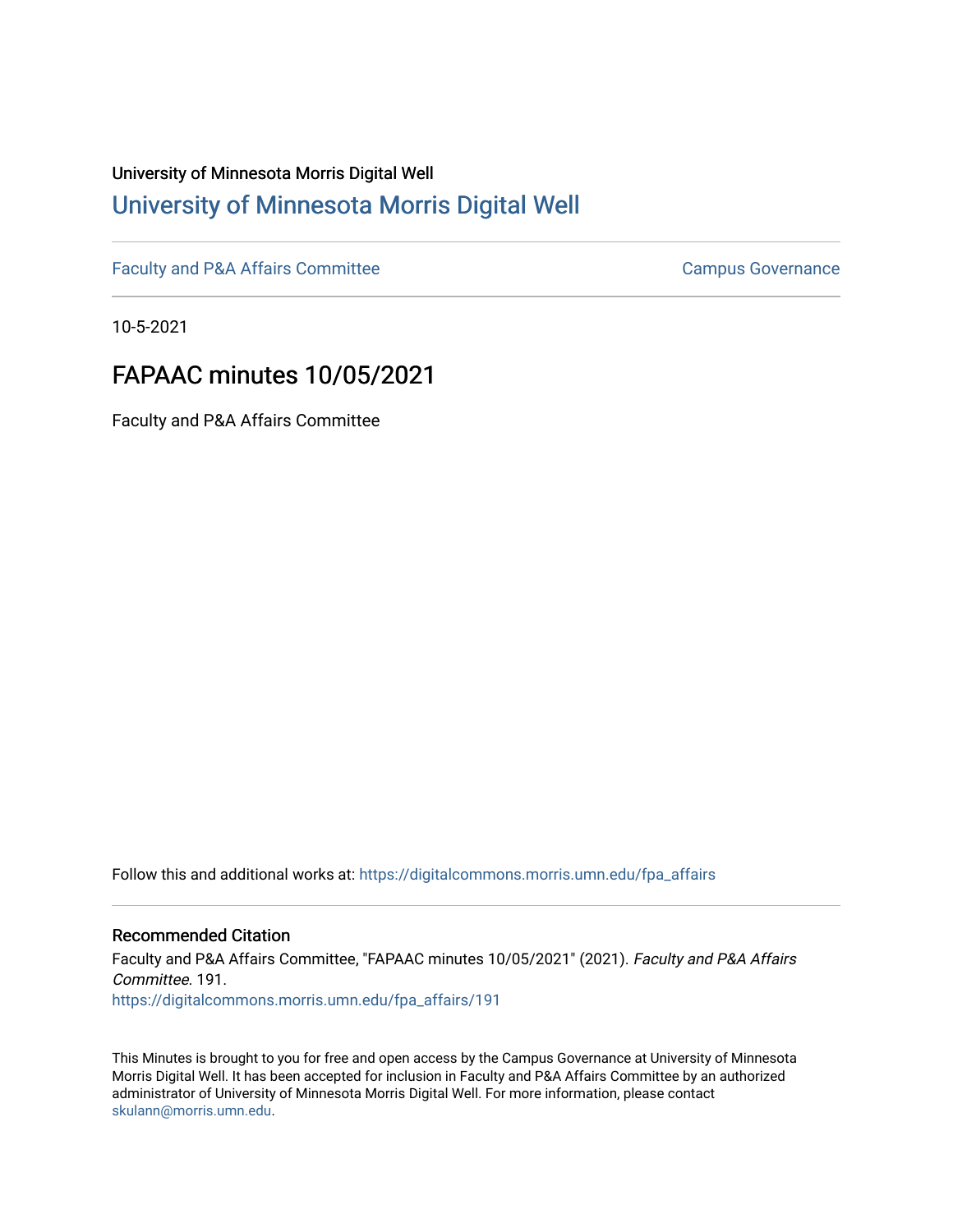## **Faculty and P&A Affairs Committee [\(FACPAAC\)](https://committees.morris.umn.edu/faculty-and-pa-affairs-committee)**

**Oct 5, 2021 Meeting 11:40 AM–12:40 PM Minutes**

#### **Present**

Committee members: Ray Bowman, Emily Bruce (took minutes), Brad Deane, Dan Demetriou, Elena Machasova (chair), Nick Skulan. Absent: Carrie Jepma. Visitors: Sarah Mattson (Director of HR), Kristin Youngblom (Associate Director of Institutional Research); Tammy Berberi (French) and Jenn Goodnough (Chemistry).

#### **Discussion of engagement survey, past & present**

- Sarah reported that the question of adding Morris-specific items to the employee engagement survey comes up every time and she has brought that desire to the central team, but it seems unlikely. Kristin and Sarah have discussed the possibility of doing a separate Morris engagement survey and may bring that to the VCs group (perhaps as something that would happen on off years from the system-wide biannual survey).
- New tool for managers to sift through the information coming this year.
- This summer, Sarah discussed the results of the last survey with some managers; results were made available to campus in June 2020, but otherwise not aware of other responses.
- The committee plans to follow up on this in a future meeting, clarifying goals and considering other avenues for action on addressing growing faculty and P&A dissatisfaction.

## **Discussion of Task Force on Disability Accommodations in the Learning Environment**

- This task force group has been working for some time on addressing system-wide concerns about uneven training for instructors & implementation of our legal requirements to accommodate students with disabilities. Tammy & Jenn brought it to our committee for a conversation about what instructors need around implementing accommodations for disabled students.
	- The importance of a Morris-specific conversation and Morris-specific professional development was raised.
	- $\circ$  One question asked about whether this initiative would touch on course content; the response was that nothing related to content will be included in the training.
	- We discussed how the pandemic has revealed opportunities & challenges around in-person attendance as an element of disability accommodations.